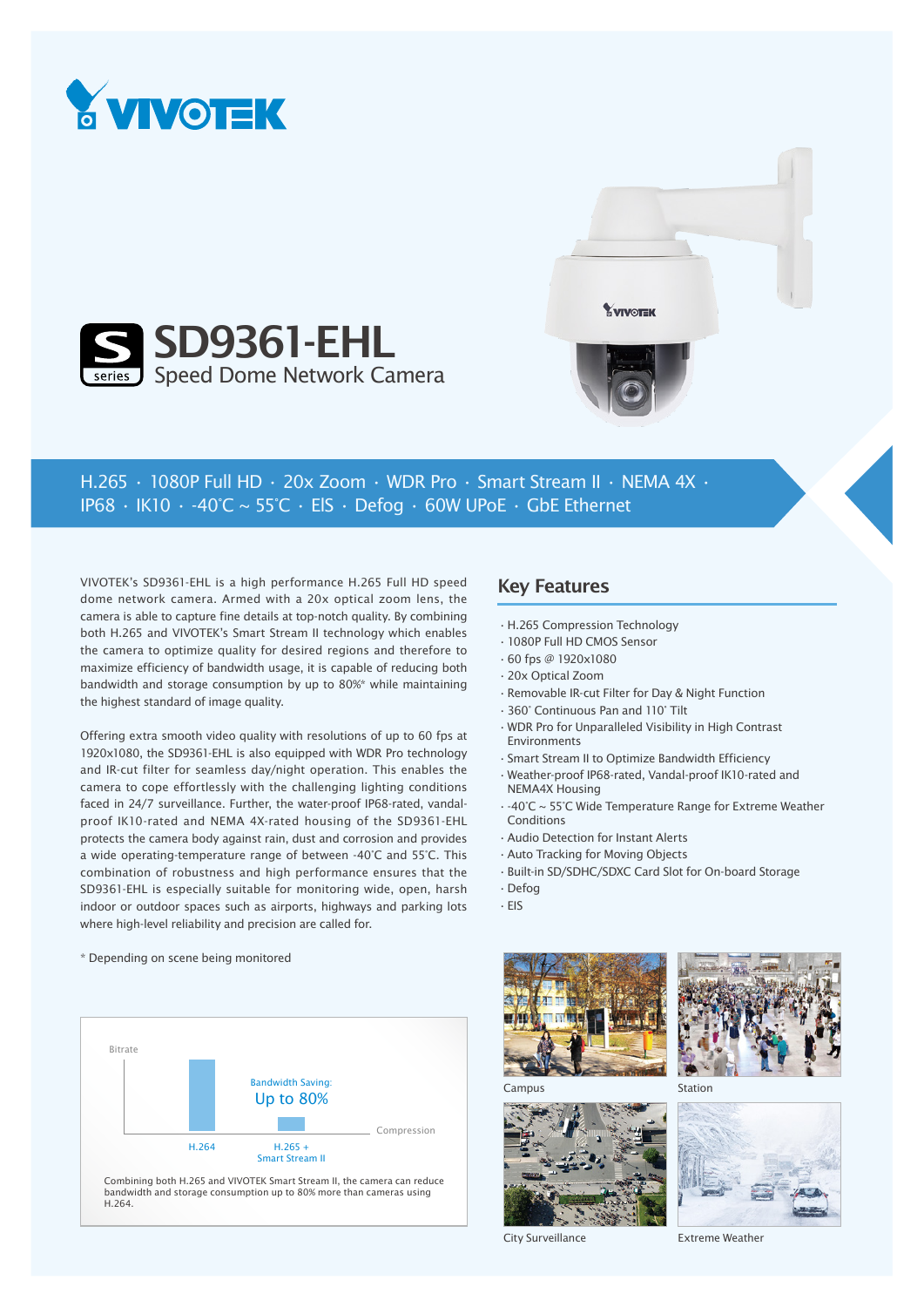| <b>Technical Specifications</b> |                                                                                                                                                                                                                                                      |                                                     |                                                                                                                                                              |
|---------------------------------|------------------------------------------------------------------------------------------------------------------------------------------------------------------------------------------------------------------------------------------------------|-----------------------------------------------------|--------------------------------------------------------------------------------------------------------------------------------------------------------------|
| Model                           | SD9361-EHL                                                                                                                                                                                                                                           | Alarm Triggers                                      | Motion detection, manual trigger, digital input,<br>periodical trigger, system boot, recording                                                               |
| <b>System Information</b>       |                                                                                                                                                                                                                                                      |                                                     | notification, audio detection                                                                                                                                |
| CPU                             | Multimedia SoC (System-on-Chip)                                                                                                                                                                                                                      | Alarm Events                                        | Event notification using digital output, HTTP, SMTP,<br>FTP, NAS server and SD Card<br>File upload via HTTP, SMTP, FTP, NAS server and SD<br>card            |
| Flash                           | 128MB                                                                                                                                                                                                                                                |                                                     |                                                                                                                                                              |
| <b>RAM</b>                      | 512MB                                                                                                                                                                                                                                                | <b>General</b>                                      |                                                                                                                                                              |
| <b>Camera Features</b>          |                                                                                                                                                                                                                                                      |                                                     | RJ-45 cable connector for Network/PoE connection                                                                                                             |
| Image Sensor                    | 1/3" Progressive CMOS                                                                                                                                                                                                                                | Connectors                                          | Audio input<br>Audio output<br>DC 24V / AC 24V power input<br>Digital input*4                                                                                |
| <b>Maximum Resolution</b>       | 1920x1080 (2MP)                                                                                                                                                                                                                                      |                                                     |                                                                                                                                                              |
| Lens Type                       | 20x Optical Zoom, Auto Focus                                                                                                                                                                                                                         |                                                     | Digital output*2<br>RS-485                                                                                                                                   |
| Focal Length                    | $f = 4.7 \sim 94$ mm                                                                                                                                                                                                                                 | <b>LED Indicator</b>                                | System power and status indicator                                                                                                                            |
| Aperture                        | $F1.6 \sim F3.5$                                                                                                                                                                                                                                     |                                                     | <b>DC 24V</b>                                                                                                                                                |
| Auto-iris<br>Field of View      | DC-iris<br>$3^{\circ} \sim 55^{\circ}$ (Horizontal)<br>$2^\circ \sim 33^\circ$ (Vertical)<br>$3^\circ \sim 63^\circ$ (Diagonal)                                                                                                                      | Power Input                                         | <b>AC 24V</b><br>60W UPoE                                                                                                                                    |
|                                 |                                                                                                                                                                                                                                                      | Power Consumption                                   | Max. 48/26 W (Heater on/off)                                                                                                                                 |
| <b>Shutter Time</b>             | 1/8 sec. to 1/30,000 sec.                                                                                                                                                                                                                            | Dimensions                                          | Ø 162 x 221 mm                                                                                                                                               |
| <b>WDR Technology</b>           | <b>WDR Pro</b>                                                                                                                                                                                                                                       | Weight                                              | 2.95 kg                                                                                                                                                      |
| Day/Night                       | Removable IR-cut filter for day & night function                                                                                                                                                                                                     | Casing                                              | Weather-proof IP68-rated, Vandal-proof IK10-rated,                                                                                                           |
|                                 | 0.26 Lux @ F1.6 (Color)                                                                                                                                                                                                                              |                                                     | and NEMA 4X-rated mated housing                                                                                                                              |
| Minimum Illumination            | 0.01 Lux @ F1.6 (B/W)                                                                                                                                                                                                                                | <b>Safety Certifications</b>                        | CE, FCC Class A, VCCI, C-tick, UL, NEMA 4X                                                                                                                   |
| Pan Speed                       | $0.05^{\circ} \sim 450^{\circ}/sec.$                                                                                                                                                                                                                 | <b>Operating Temperature</b>                        | $-40^{\circ}$ C ~ 55 $^{\circ}$ C (-40 $^{\circ}$ F ~ 131 $^{\circ}$ C)                                                                                      |
| Pan Range                       | 360° endless                                                                                                                                                                                                                                         | Humidity                                            | 90%                                                                                                                                                          |
| <b>Tilt Speed</b>               | $0.05^{\circ} \sim 450^{\circ}/sec.$                                                                                                                                                                                                                 | Warranty                                            | 36 months                                                                                                                                                    |
| <b>Tilt Range</b>               | $110^\circ$                                                                                                                                                                                                                                          | <b>System Requirements</b>                          |                                                                                                                                                              |
| <b>Preset Locations</b>         | 256 preset locations, 128 presets per tour                                                                                                                                                                                                           | <b>Operating System</b>                             | Microsoft Windows 8/7/Vista/XP/2000                                                                                                                          |
| Pan/Tilt/Zoom Functionalities   | 128x digital zoom (4x on IE plug-in, 32x built-in)<br>Auto pan mode<br>Auto patrol mode                                                                                                                                                              | Web Browser                                         | Mozilla Firefox 7~43 (streaming only)<br>Internet Explorer 7/8/9/10/11<br>VLC: 1.1.11 or above                                                               |
| On-board Storage                | Slot type: SD/SDHC/SDXC card slot<br>Seamless Recording                                                                                                                                                                                              | <b>Other Players</b><br><b>Included Accessories</b> | Quicktime: 7 or above                                                                                                                                        |
| <b>Video</b>                    |                                                                                                                                                                                                                                                      |                                                     | User's manual, quick installation guide, Installation                                                                                                        |
| Compression                     | H.265, H.264, MJPEG                                                                                                                                                                                                                                  | CD                                                  | Wizard 2, VAST                                                                                                                                               |
| Maximum Frame Rate              | H.265 & H.264: 60 fps @ 1920x1080<br>MJPEG: 30 fps @ 1920x1080                                                                                                                                                                                       | Others                                              | Wall mount bracket, screws, waterproof connectors,<br>quick installation guide, alignment sticker, L-wrench,<br>software CD, desiccant bags, I/O combo cable |
| <b>Maximum Streams</b>          | 4 simultaneous streams                                                                                                                                                                                                                               |                                                     |                                                                                                                                                              |
| S/N Ratio                       | 53 dB                                                                                                                                                                                                                                                |                                                     |                                                                                                                                                              |
| Dynamic Range                   | 100 dB                                                                                                                                                                                                                                               |                                                     |                                                                                                                                                              |
| Video Streaming                 | Adjustable resolution, quality and constant bit rate<br>control; Smart Stream II                                                                                                                                                                     |                                                     |                                                                                                                                                              |
| Image Settings                  | Time stamp, text overlay, flip & mirror; Configurable<br>brightness, contrast, saturation, sharpness,<br>white balance, exposure control, gain, backlight<br>compensation, privacy masks (up to 24); Scheduled<br>profile settings, EIS, 3DNR, defog |                                                     |                                                                                                                                                              |
| <b>Audio</b>                    |                                                                                                                                                                                                                                                      |                                                     |                                                                                                                                                              |
| <b>Audio Capability</b>         | Two-way Audio (Full duplex)                                                                                                                                                                                                                          |                                                     |                                                                                                                                                              |
| Compression                     | G.711, G.726                                                                                                                                                                                                                                         |                                                     |                                                                                                                                                              |
| Interface                       | External microphone input<br>External line output                                                                                                                                                                                                    |                                                     |                                                                                                                                                              |
| <b>Network</b>                  |                                                                                                                                                                                                                                                      |                                                     |                                                                                                                                                              |
| Users                           | Live viewing for up to 10 clients                                                                                                                                                                                                                    | <b>Dimensions</b>                                   |                                                                                                                                                              |
| Protocols                       | IPv4, IPv6, TCP/IP, HTTP, HTTPS, UPnP, RTSP/RTP/<br>RTCP, IGMP, SMTP, FTP, DHCP, NTP, DNS, DDNS,<br>PPPoE, CoS, QoS, SNMP, 802.1X, NTCIP, ARP, SSL, TLS                                                                                              |                                                     |                                                                                                                                                              |
| Interface                       | 10 Base-T/100 BaseTX/1000 BaseTX Ethernet (RJ-45)<br>*It is highly recommended to use standard CAT5e<br>& CAT6 cables which are compliant with the 3P/ETL<br>standard.                                                                               | Ø223 mm<br>331 mm                                   |                                                                                                                                                              |
| <b>ONVIF</b>                    | Supported, specification available at www.onvif.org                                                                                                                                                                                                  |                                                     |                                                                                                                                                              |
| <b>Intelligent Video</b>        |                                                                                                                                                                                                                                                      |                                                     | 355 mm                                                                                                                                                       |
| Video Motion Detection          |                                                                                                                                                                                                                                                      |                                                     |                                                                                                                                                              |
|                                 | Five-window video motion detection                                                                                                                                                                                                                   |                                                     | $\mathop{\rm lim}_{\hbox{\scriptsize{min}}}$                                                                                                                 |
| Auto-Tracking                   | Auto-tracking on moving object                                                                                                                                                                                                                       |                                                     | 221                                                                                                                                                          |